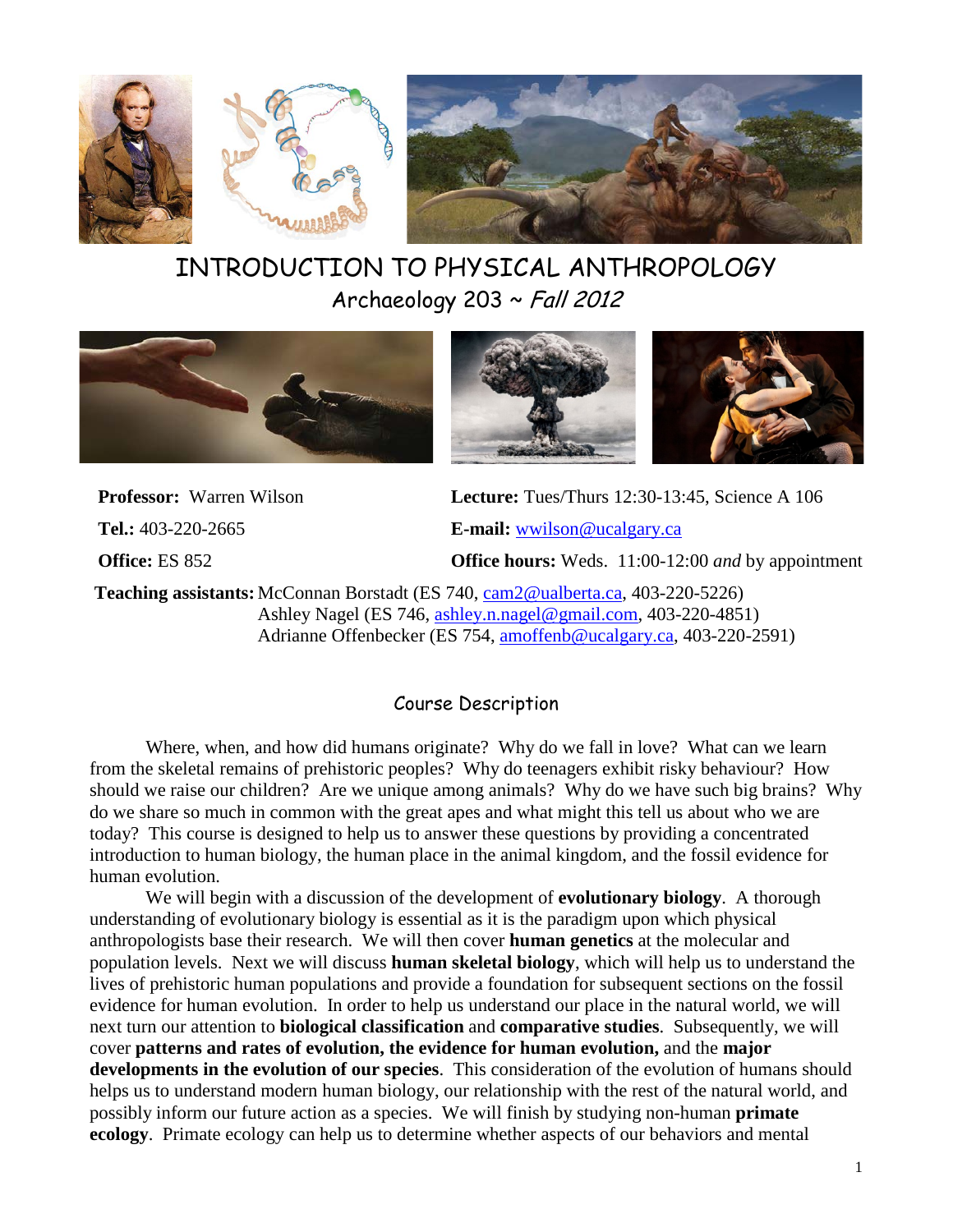capacities reflect ancestral evolutionary heritage or are new features evolved or socially acquired by our lineage. The topics addressed in this course should enhance your understanding of the nature of humankind.

# Course Conventions

**1. Lecture:**In order to meet the goals of the course you have to come regularly and ON TIME to class and your lab. Be prepared by reading what is assigned for the day. You are responsible for lecture material and any announcements concerning changes in schedule, etc. In this classroom, you are not allowed to use any personal electronic devices such as computers or cell phones. Please note that lectures are *not* a summary of the material presented in the text and that, on the balance, exam questions will be drawn from material emphasized in lecture.

**2. Lab:** The lab portion of this class is designed to give you hands-on experience with subjects covered in lecture. Your labs begin in the second week of classes. Participation in the labs is required. While we make every effort to ensure that the lab and lecture material overlap, in some cases the lecture material will precede the lab covering that subject by a week or so and in some cases the lab will cover material not yet covered in the lecture.

**3. Reading:** You are not required to read a great deal in this class. However, keep in mind that *you are not finished with the reading assignment until you thoroughly understand it*. This will sometimes require you to read an assignment more than once. An effective way of ensuring comprehension is to read the assignment then go back through it and summarize its main points in your notebook. The coloring book exercises provide a complementary pathway to learn the material.

# Required Texts

Keenleyside and Lazenby. 2011. *A Human Voyage: Exploring Biological Anthropology*. Nelson Education. USA.

Wilson, Covert, and Dufour. 2013. *Lab Manual for Physical Anthropology*. (Available on the blackboard site for the class.)

Zihlman. 2000. *The Human Evolution Coloring Book*. Harper Perennial, Oakville, CA.

**4. Evaluation:** You will be evaluated based on your performance on **three mid-term exams** drawn from the lecture (multiple choice and short answer) and your **work in the lab**. Mid-term exam #3 is cumulative. Prior to each exam, I will hand out a list of key terms which have been covered in the lectures, reading assignments, and films and will be found on the exam. Do not define these key terms in isolation; rather, define and understand them in relation to the other key terms within the context of the course.

You must provide advance notice to the instructor if you are unable to take an exam. All requests for deferral of an examination due to/for health reasons must be accompanied by written documentation as outlined in the University Calendar and should be obtained while the student has the physical or emotional problem rather than after recovery. Deferred exams may be allowed in the following circumstances: illness, domestic affliction, or religious conviction. If you have missed an exam for a legitimate reason, you will be able to write a "make up" exam as close to the original exam as possible. The date and location will be at the convenience of the Archaeology Department. Travel arrangements and misreading of the syllabus are **not** valid reasons for requesting a deferred exam.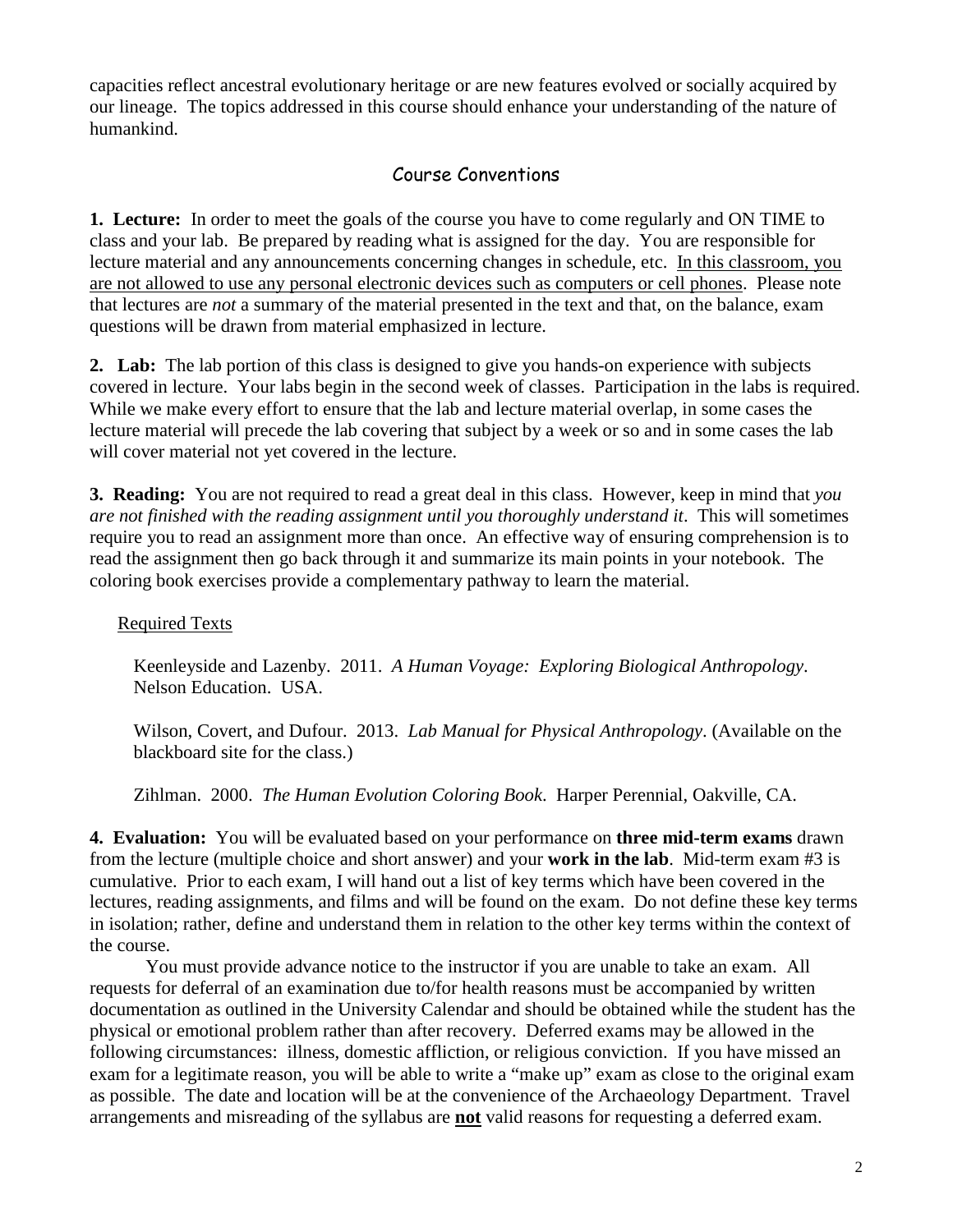Deferred exams will not be granted if it is determined that just cause is not shown by the student. This policy also applies to laboratory assignments.

Please note that requests to defer term work past the end of a term go through the Program Information Centre (PIC) and must be processed by the deadlines that are established in the U. of C. Calendar. You can find the forms you need at: Deferred Term Work Form:

http://www.ucalgary.ca/registrar/files/registrar/defTW.pdf . You must submit these deferral forms to the Faculty of Arts Associate Dean (Students) through the Program Information Centre (PIC) Social Sciences, Room 102. To make an appointment with the Associate Dean, phone (403) 220-3157. Only the Associate Dean approves requests for deferrals which extend beyond the end of a term. Instructors are not involved in such decisions.

Your final grade will be calculated as follows:

| Mid-Term Exam $#1$ :                         | 26% |
|----------------------------------------------|-----|
| Mid-Term Exam $#2$ :                         | 29% |
| Mid-Term Exam $#3$ :                         | 10% |
| Lab Mark (determined by your lab instructor) | 35% |

A passing grade is not required on any particular component for the student to pass the course as a whole; that is, a student may fail, for example, Mid-Term Exam #2 or any other component and, assuming their overall average percentage earned for the course is above 49, they will pass the course.

Letter grade assignment: At the end of the course, the numerical marks will be summed and a final letter grade will be assigned based on the following basis:

| Percentage range | Letter grade | Percentage range | Letter grade |
|------------------|--------------|------------------|--------------|
| 95 or higher     | A+           | 68-72            | C+           |
| 90-94            |              | 64-67            |              |
| 85-89            | А-           | 59-63            | $C-$         |
| 81-84            | B+           | 54-58            | D+           |
| 77-80            | В            | $50 - 53$        |              |
| 73-76            | B-           | 49 or lower      | F            |

**5. Retrieving Assignments:** The Freedom of Information and Protection of Privacy (FOIP) legislation disallows the practice of having students retrieve assignments from a public place, e.g., outside an instructor's office or the Department main office. Term assignments must be returned to students individually, during class, or during the instructor's office hours; if a student is unable to pick up her/his assignment s/he may provide the instructor with a stamped, self-addressed envelope to be used for the return of the assignment.

**6. Office Hours:**I enjoy having visitors during my office hours and am happy to schedule additional times as necessary. These hours are yours and I encourage you to take advantage of them, whether you are having difficulty with some aspect of the course, or if you would like to discuss in greater detail something that was touched on in class.

**7. E-mail:** Students are encouraged to use the lectures, lab periods, and office hours to ask questions. For after-hours questions, the use of email is acceptable. Please write 'ARKY 203' in the 'Subject' portion of the email. The TAs and I receive numerous e-mails everyday. By clearly identifying the subject of your email, you will help us reply more efficiently to your emails. Note that if the TAs or I think that your question and related answer is of general interest, we may decide to post them on the course Blackboard space (your name will not appear).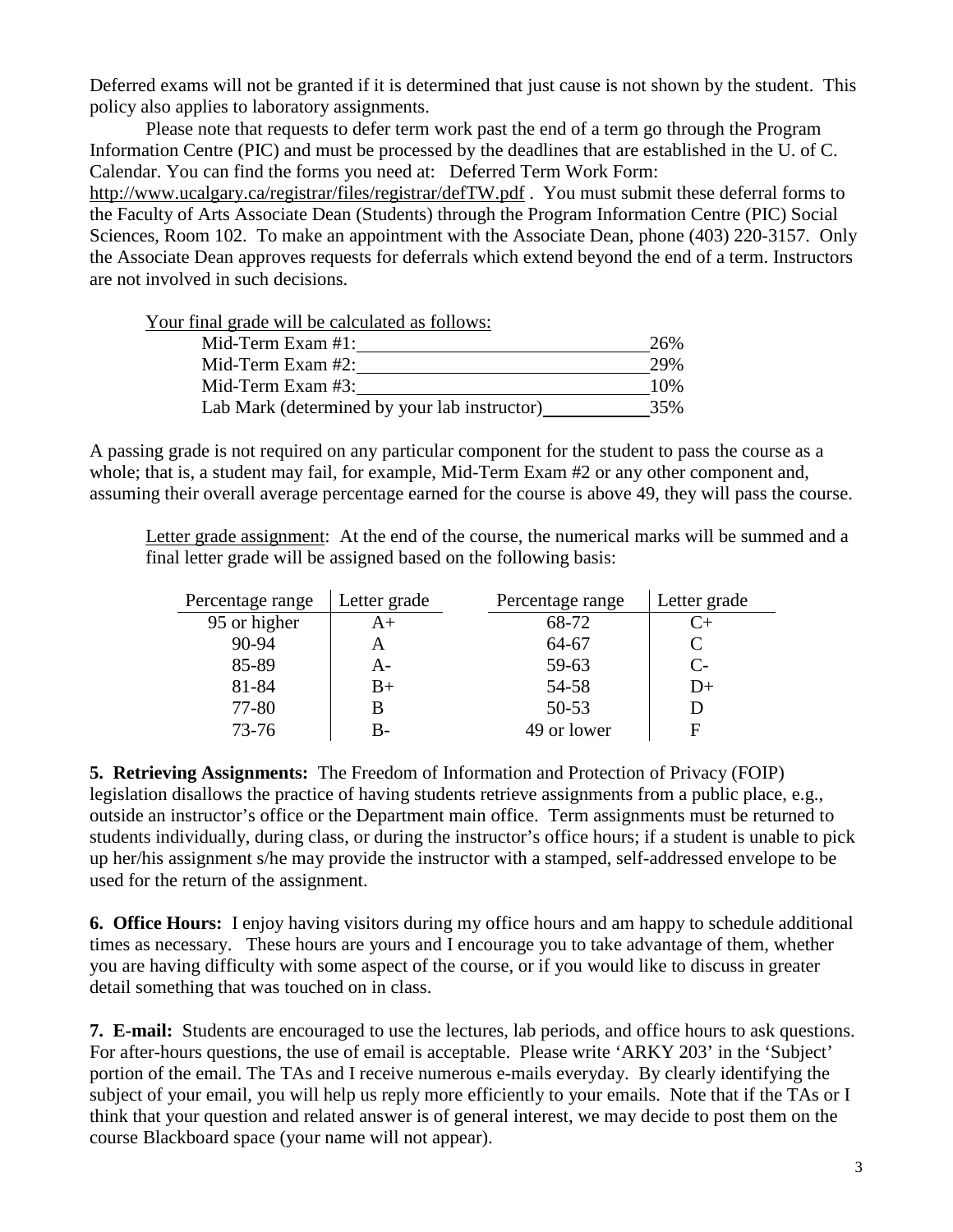| Date  |                | <b>Topic</b>                                                                                        | $\bf Reading^2$                                                                                          | <b>Reading/Drawing in</b><br>Coloring Book <sup>3</sup> |  |  |
|-------|----------------|-----------------------------------------------------------------------------------------------------|----------------------------------------------------------------------------------------------------------|---------------------------------------------------------|--|--|
| Sept. | 10             | Introduction: physical anthropology, scientific method                                              | "Scientists' Tools" <sup>4</sup>                                                                         | $1-1, 1-2$                                              |  |  |
| Sept. | 12             | Evolution: history of evolutionary thought                                                          | 2-22, "Why we are,<br>as we are" <sup>4</sup>                                                            | $1-3, 1-4$                                              |  |  |
| Sept. | 17             | Evolution: history of evolutionary thought                                                          | 24-48                                                                                                    | $1-5, 1-6, 1-7$                                         |  |  |
| Sept. | 19             | Evolution: natural selection- Gould video                                                           | Darwin-Wallace<br>paper (1858) <sup>4</sup> &<br>web video clip <sup>5</sup>                             | $1-8, 1-9$                                              |  |  |
| Sept. | 24             | Genetics & inheritance: early ideas, peas & people                                                  | 51-70                                                                                                    | 1-10, 1-11, 1-12                                        |  |  |
| Sept. | 26             | Genetics & inheritance: molecular genetics                                                          | 72-82                                                                                                    | 2-1 through 2-6, 6-1, 6-7                               |  |  |
| Oct.  | $\mathbf{1}$   | Evolution & genetics: modern synthesis & evo devo                                                   | evo-devo <sup>6</sup>                                                                                    | $1-16, 1-17$                                            |  |  |
| Oct.  | 3              | Evolution & genetics: population genetics                                                           | 82-93 & web video<br>clip <sup>7</sup>                                                                   |                                                         |  |  |
| Oct.  | 8              | Human skeletal biology                                                                              | 321-328, 342-349 &<br>Take 2 beers and<br>call me in 1600 yrs <sup>4</sup>                               | $6-4, 6-5, 6-6$                                         |  |  |
| Oct.  | 10             | Mid-Term Exam #1                                                                                    |                                                                                                          |                                                         |  |  |
| Oct.  | 15             | Taxonomy & Paleoanthropology                                                                        | 96-104                                                                                                   | $2 - 15$                                                |  |  |
| Oct.  | 17             | Paleoanthropology: guiding principles                                                               | 134-144 & Foote &<br>Millar - Principles of<br>Paleontology <sup>4</sup>                                 | $2 - 15$                                                |  |  |
| Oct.  | 22             | Paleoanthropology: how do we know what we know?, primate<br>origins (Eocene) Primate Classification | 144-156                                                                                                  | 2-7 through 2-11, 5-2, 5-3                              |  |  |
| Oct.  | 24             | Paleoanthropology: anthropoids, hominoid, and homind origins<br>(Oligocene through Pliocene)        | 158-183                                                                                                  | 1-22, 5-4 through 5-12                                  |  |  |
| Oct.  | 29             | Paleoanthropology: Pliocene hominins and the origin of the<br>genus Homo                            | 184-215                                                                                                  | 5-14 through 5-20                                       |  |  |
| Oct.  | 31             | Paleoanthropology: Pliocene hominin wrap-up & H. erectus                                            | 216-237                                                                                                  | 5-20 through 5-24                                       |  |  |
| Nov.  | 5              | Paleoanthropology: VIDEO "Alien from Earth"                                                         | 238-258                                                                                                  | 5-25 through 5-28                                       |  |  |
| Nov.  | $\overline{7}$ | Paleoanthropology: Archaic Homo sapiesearly to late                                                 | 260-279                                                                                                  | $5 - 13$                                                |  |  |
| Nov.  | 12             | Reading Day~No Class                                                                                |                                                                                                          |                                                         |  |  |
| Nov.  | 14             | Paleoanthropology: past & present behavior                                                          | A new view of the<br>birth of Homo<br>sapiens <sup>4</sup>                                               | 5-29 through 5-30                                       |  |  |
| Nov.  | 19             | Mid-Term Exam #2                                                                                    |                                                                                                          |                                                         |  |  |
| Nov.  | 21             | Primatology: & VIDEO: Prime Time Primates                                                           | 94-113                                                                                                   | 3-1 through 3-5                                         |  |  |
| Nov.  | 26             | Primatology: behavior & communication                                                               | 114-122                                                                                                  | 3-6, 3-18 through 3-22                                  |  |  |
| Nov.  | 28             | Primatology: field primatology                                                                      | 122-133                                                                                                  | 3-23 through 3-26                                       |  |  |
| Dec.  | $\mathbf{3}$   | Primatology: wrap up, 10 enduring questions, demonic males?                                         | A Quest to Save the<br>Orangutan <sup>4</sup> ,<br>Sapolsky: The<br>Uniqueness of<br>Humans <sup>8</sup> | 3-27 through 3-30, 3-32<br>through 3-34, 4-35           |  |  |
| Dec.  | 5              | Mid-Term Exam #3                                                                                    |                                                                                                          |                                                         |  |  |

# Archaeology 203- Fall 2012: Schedule<sup>1</sup>

 $1$  Note, the schedule of topics may change, but the exam dates will not change.

5<http://www.pbs.org/wgbh/evolution/educators/teachstuds/svideos.html>Select Video **1: Isn't Evolution Just a Theory?** <sup>6</sup>

 $\frac{h_{\text{t}}(t)}{h_{\text{t}}(t)}$  is the substrated the state of the state of the slides 1-5, the 5<sup>th</sup> slide is titled "Understanding Complexity". When you finish you should be able to answer the five questions shown on the first slide.)

<sup>7</sup> http://www.pbs.org/wgbh/evolution/educators/teachstuds/svideos.html Select Video **6: Why Does Evolution Matter Now?**

<sup>&</sup>lt;sup>2</sup> Page numbers are from the <u>A Human Voyage</u> (Keenleyside & Lazenby) textbook.<br><sup>3</sup> This book will enhance your understanding of the topics addressed both in the lecture and lab sections of this course. You may wish to read/color several sections *in addition to* those listed here. 4 On the Arky 203 Blackboard site.

<sup>8</sup> [http://www.ted.com/talks/lang/eng/robert\\_sapolsky\\_the\\_uniqueness\\_of\\_humans.html](http://www.ted.com/talks/lang/eng/robert_sapolsky_the_uniqueness_of_humans.html)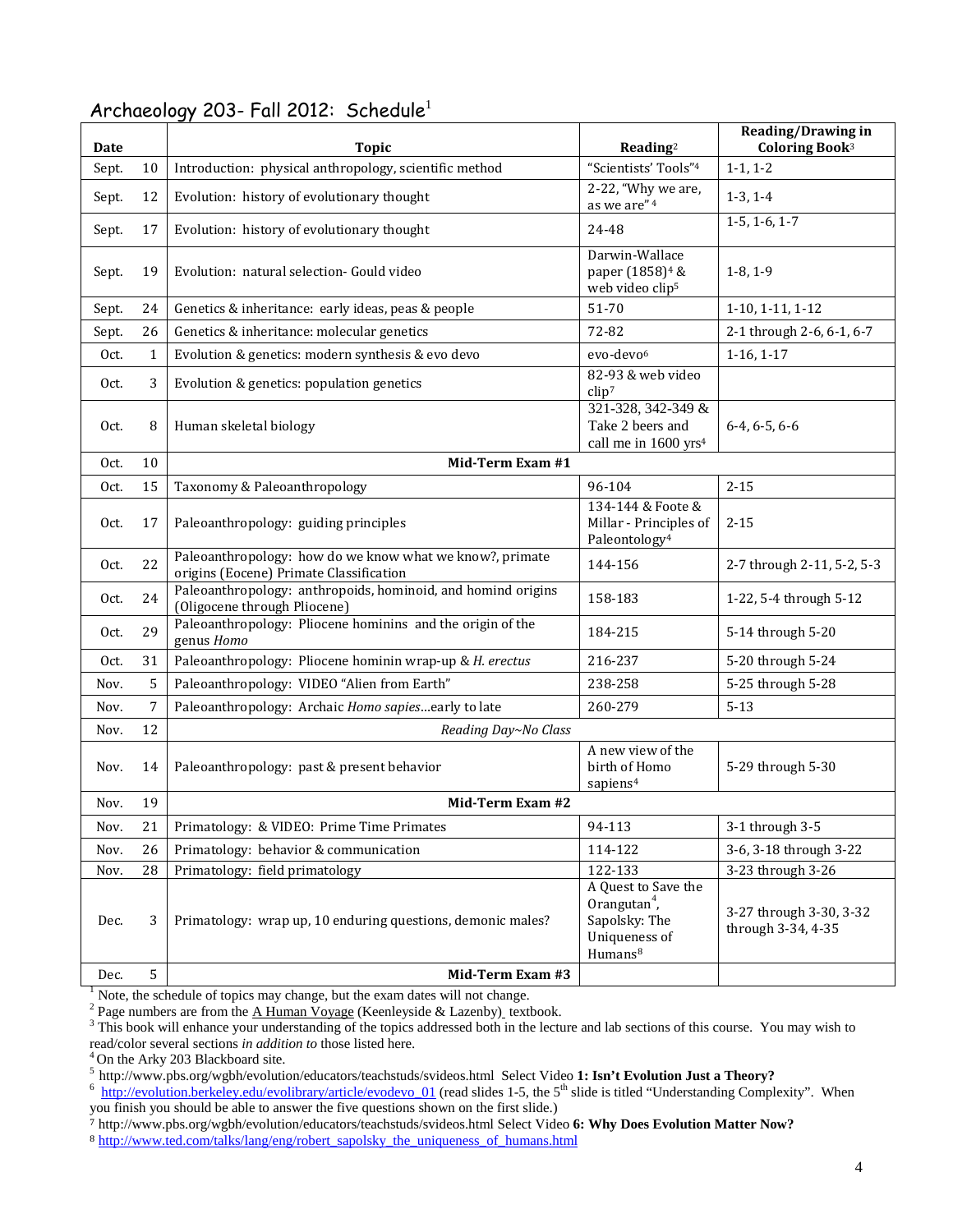# ADDITIONAL CONTENT

#### **Writing across the Curriculum**

Writing skills are not exclusive to English courses and, in fact, should cross all disciplines. The University supports the belief that throughout their University careers, students should be taught how to write well so that when they graduate their writing abilities will be far above the minimal standards required at entrance. Consistent with this belief, students are expected to do a substantial amount of writing in their University courses and, where appropriate, instructors can and may use writing and the grading thereof as a factor in the evaluation of student work. The services provided by the Writing Centre in the Effective Writing Office can be utilized by all undergraduate and graduate students who feel they require further assistance.

#### **Academic Accommodation Policy**

It is the students' responsibility to request academic accommodations. If you are a student with a documented disability who may require academic accommodations and have not registered with Student Accessibility Services, please contact them at 403-220-6019. Students who have not registered with Student Accessibility Services are not eligible for formal academic accommodations. More information about academic accommodations can be found at www.ucalgary.ca/access.

#### **Freedom of Information and Protection of Privacy Act**

The University of Calgary is committed to protecting the privacy of individuals who work and study at the University or who otherwise interact with the University in accordance with the standards set out in the Freedom of Information and Protection of Privacy Act.

Please refer to the following link for detailed information: http://www.ucalgary.ca/legalservices/foip

# **Academic Misconduct**

Academic dishonesty is an unacceptable activity at the University of Calgary and students are strongly advised to read the Student Misconduct section of the University Calendar. Quite often, students are unaware of what constitutes academic dishonesty or plagiarism. The most common are:

- 1) Presenting another student's work as your own
- 2) Presenting an author's work or ideas as you own without proper referencing
- 3) Using work completed for another course

This activity will not be tolerated and students conducting themselves in this manner will be dealt with according to the procedures outlined in the University Calendar.

For detailed information on what constitutes academic misconduct, please refer to the following link:

http://www.ucalgary.ca/pubs/calendar/current/k-2-1.html

# **Plagiarism**

Plagiarism involves submitting or presenting work as if it were the student's own work when it is not. Any ideas or materials taken from another source written, electronic, or oral must be fully and formally acknowledged. Plagiarism includes but is not limited to:

(a) The work submitted or presented was done, in whole or in part, by an individual other than the one submitting or presenting the work (this includes having another impersonate the student or otherwise substituting the work of another for one's own in an examination or test),